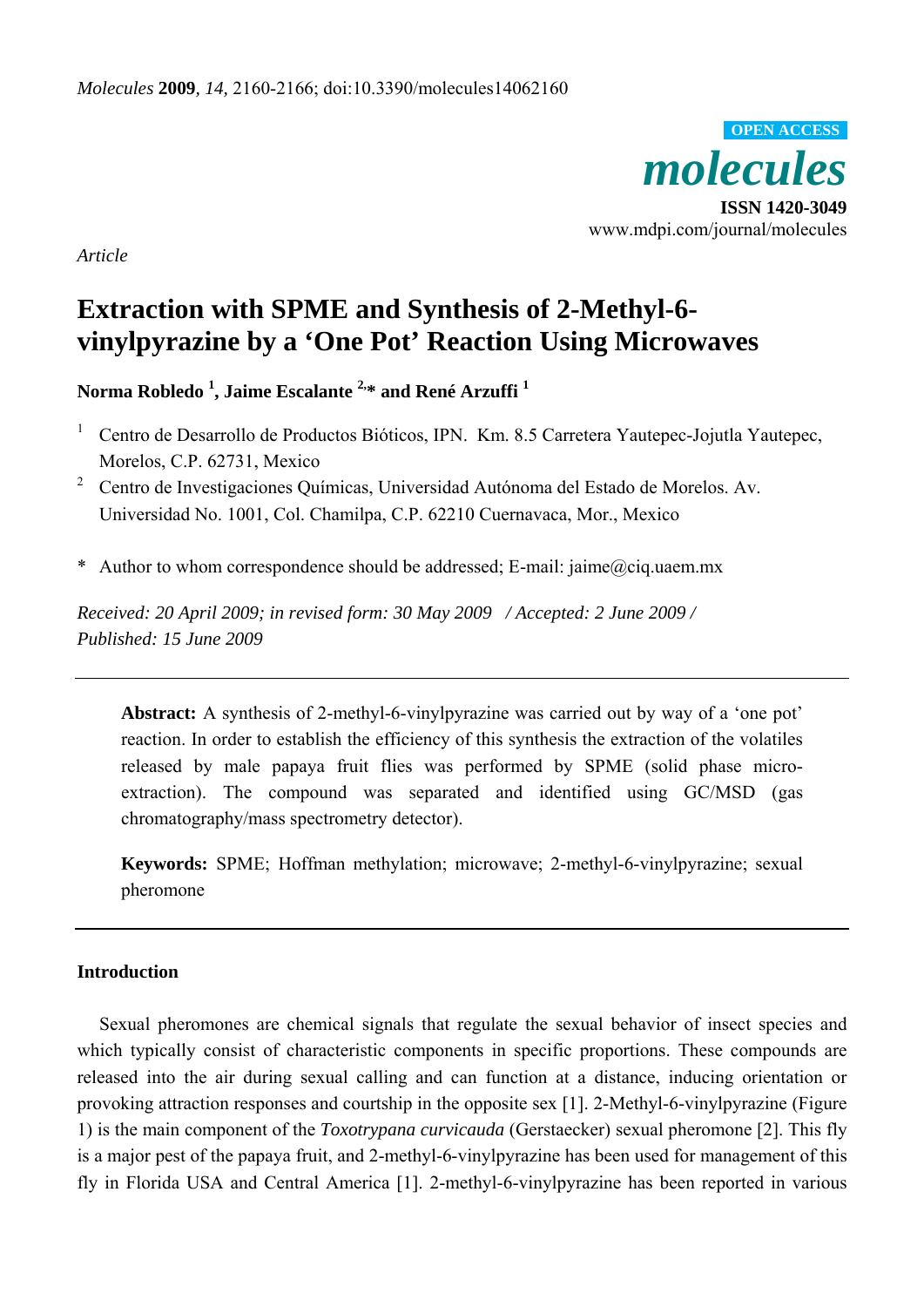products, as part of the Chinese liquor aroma pyrazine [3], in coffee [4], soy [5], maize flour [6] and wheat flour [7].

**Figure 1.** 2-Methyl-6-vinylpyrazine.



Previously this component was obtained using a 'traditional' extraction method, volatiles were extracted from the charcoal filter trap with dichloromethane and evaporated under vacuum [2]. The pyrazine was identified and synthesized using the method of Kamal using a Hoffman exhaustive methylation route in three sequential steps [2]: a) the production of 2-methyl-6-dimethylaminoethylpyrazine from 2,6-dimethylpyrazine, dimethylamine hydrochloride, and formaldehyde (under reflux); b) the conversion of the quaternary salt with methyl iodide (6-methylpyrazylethyltrimethylammonium iodide) and finally c) preparation of 2-methyl-6-vinylpyrazine with a total yield of 24%. Reflux heating took place over a total of 3.5 h; a stabilizing process of approximately 12 h was required for the production of the second intermediate. The purification and analysis of the intermediary products was necessary in this synthesis. Another reported synthesis of vinylpyrazines involves the chlorination of dimethylpyrazine to obtain the corresponding monocloromethyl isomer, and Wittig reaction after obtaining a phosphonium salt [8].

Currently the application of solid phase microextraction (SPME) for volatile compounds analysis has been studied [9]. SPME is a simple, selective technique, which takes only a short time to complete and uses no solvent. It can be applied to flavor volatiles analysis [9] and volatiles released for live insects.

The aim of this study was extract and identify 2-methyl-6-vinylpyrazine from calling male emissions and carry out a synthesis of this pyrazine by means of a 'one pot' reaction so as to achieve an improved yield, reduce the reaction time and avoid the purification and evaluation of intermediates which is required in the previously described procedure.

#### **Results and Discussion**

#### *Identification of 2-methyl-6-vinylpyrazine in male emissions*

In this study 2-methyl-6-vinylpyrazine was extracted and identified in the volatiles released from 3 and 7 day old adult males using SPME and gas chromatography/mass spectrometry detector (GC/MSD). Previously reported 2-methyl-6-vinylpyrazine with a retention time (RT)  $2.34 \pm 0.05$  min was identified as the principal component of the mixture [2] (Figure 2). It was possible to capture pyrazine in larger quantities than those previously reported by Chuman *et al*. [2] who performed emission extraction from individually placed 3-5 day old males using a charcoal filter trap, and volatiles were extracted with dichloromethane, obtaining an average of 63.2±33.2 ng/male-h. However, as regards 3 and 7 day old males,  $670 \pm 120$  ng/male-h and  $950 \pm 130$  ng/male-h were captured respectively. Thus SPME gave direct individual results, capturing a greater quantity of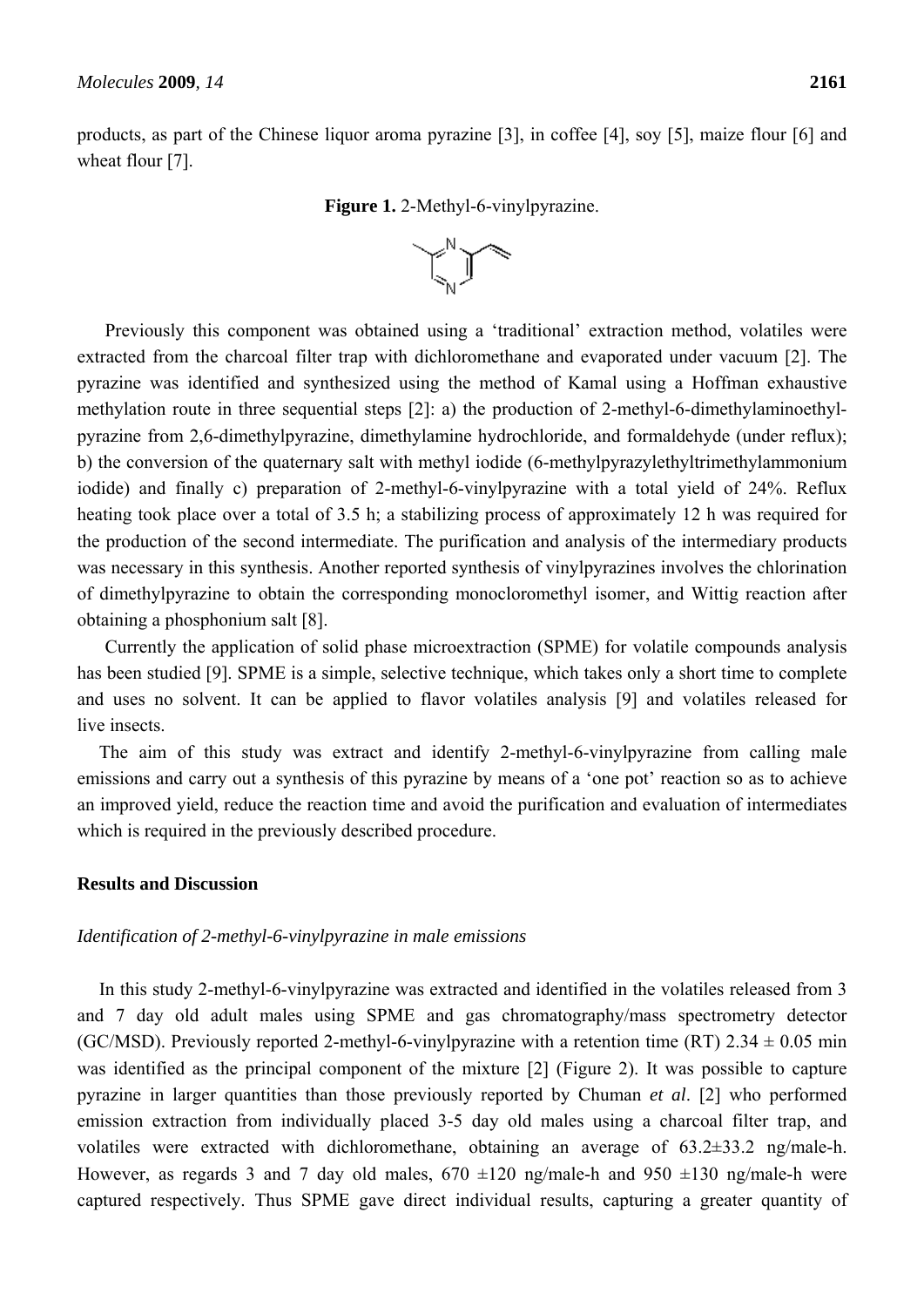pyrazine and reducing standard error of measurements, obtained 18% and 14% of the average for 3 and 7 days respectively, compared to 53% of the average with charcoal filter trap [2]. The chemical composition of the polydimethylsiloxane/divinylbenzene (PDMS/DVB) fiber absorbs mainly nitroaromatic volatile compounds (PM of 50-300) resulting in a higher affinity to 2-methyl-6 vinylpyrazine from male emissions and thus a more specific and selective capture than in the procedure reported by Chuman *et al*. [2].





*Synthesis of 2-methyl-6-vinylpyrazine* 

The synthesis of 2-methyl-6-vinylpyrazine was performed by means of a one step Hoffman methylation under microwave heating (Scheme 1). As has been reported for other compounds, the use of this methodology allows the speeding up of chemical reactions [10], resulting in substantial reductions in reaction times [10], the production of some products with microwaves that could not be obtained with conventional heating [11], a variety of chemical transformations [12], increases in the yield and a reduction in solvents and waste [12,13], when compared with traditional methods [2,13,14]. Lacking sequential reactions (step by step) there is no need to purify intermediates [15], as in the case of triazolo pyrazines [16] and preparation of *N*-(alkoxycarbonylmethyl) nucleobases [17].

**Scheme 1.** Synthesis of 2-methyl-6-vinylpyrazine.



Finally the chromatographic/spectrometric analysis indicated that the synthesized substance was 2-methyl-6-vinylpyrazine produced in a RT of  $2.36 \pm 0.05$ , Retention Index (RI) 1015 (RI Literature 1016) [3],  $C_7H_8N_2$ , Mol. Wt. 120.15, CAS 13925-09-2, with 90% purity. Analysis by <sup>1</sup>H- and <sup>13</sup>C-NMR spectroscopy indicated that the product corresponded to 2-methyl-6-vinylpyrazine. This compound was used as a reference standard. The use of microwaves as an energy source was very efficient, demonstrating a noteworthy advantage over traditional thermal methods [13,14]. Yield was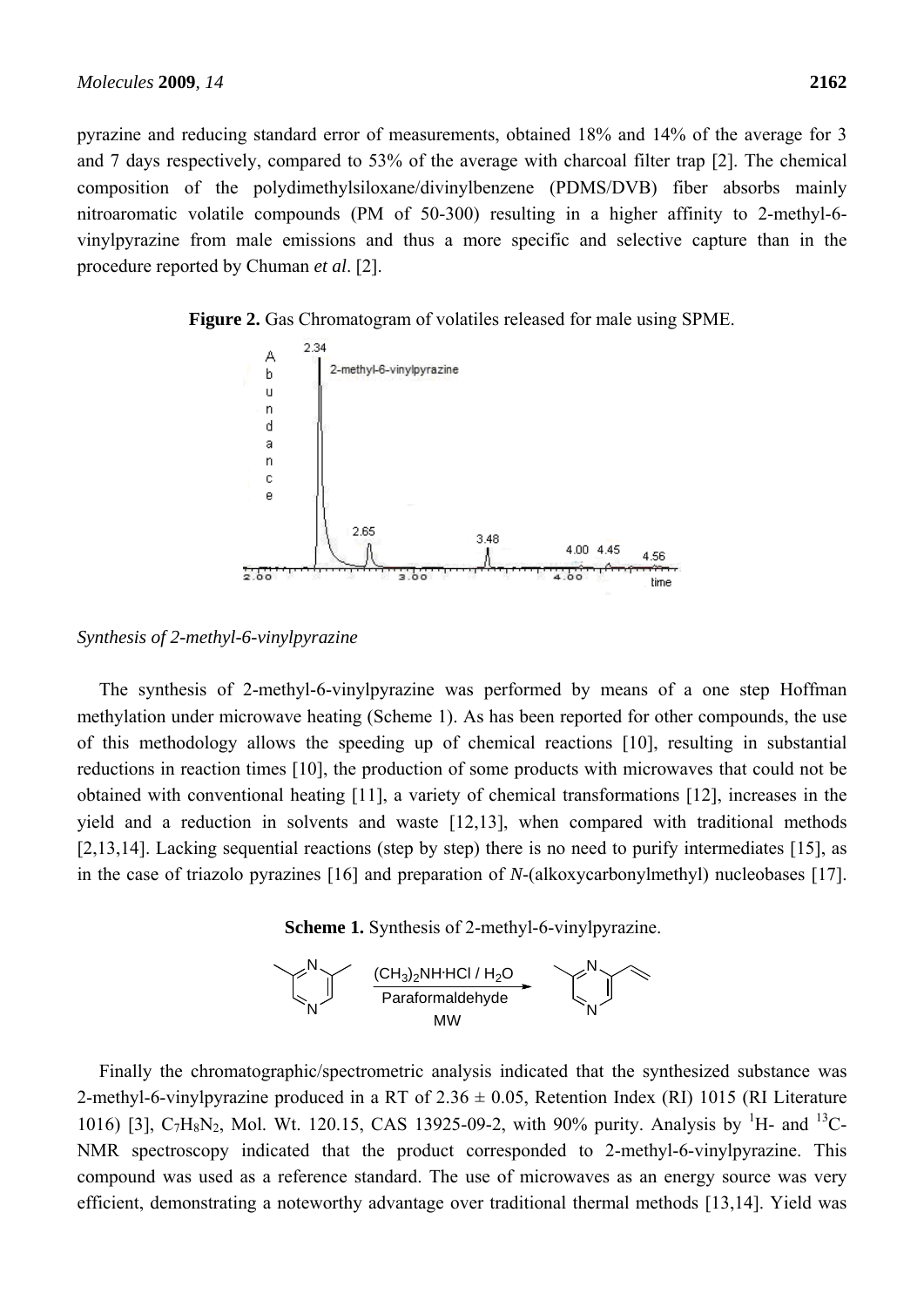higher than previously reported [2] and pyrazine purity was equivalent to that obtained by Chuman *et al.* [2].

### **Conclusions**

2-Methyl-6-vinylpyrazine was extracted directly by SPME from calling male emissions, greatly increasing extraction efficiency when compared with the previously used method. Moreover, a simple, efficient and fast 'one-pot' synthesis of this pyrazine was carried out.

## **Experimental**

#### *General*

All the reagents and solvents employed were purchased from Aldrich and used without further purification. For microwave irradiation we used a monomode microwave CEM Discover apparatus. <sup>1</sup>H-NMR and <sup>13</sup>C-NMR spectra were recorded in deuterated Chloroform (CDCl<sub>3</sub>) solutions with TMS as internal standard on Varian Gemini 200 MHz spectrometer. Mass spectra were recorded on a GC HP6890-MSD HP5972.

### *Insects*

*T*. *curvicauda* larvae were obtained from parasitized papaya fruit from a small plantation located in Yautepec, Morelos, México (coordinates 18°05' north, 99°03' west; altitude of 1,100 m). The larvae were placed in 500 mL plastic containers with soil from the original collection site and once the adults emerged were maintained in a breeding chamber (25°C temperature, 50-60% relative humidity and a 12-12 h light-dark cycle). Recently emerged males were used in all experiments and were kept separate with sufficient water and sugar for food until experiment completion.

## *Extraction and identification of volatile compounds*

*Volatile collection using solid phase microextraction*: 3 and 7 day old males (N= 9, by age) were individually placed in 40 mL transparent glass vials with screw tops and PTFE/silicon septum (27089- U, Supelco, USA). The volatile compounds released during sexual calling were collected using SPME with a 65 μm fiber PDMS/DVB (57326-U, Supelco, USA) during three hours at 25°C, at 12-15 h. Once the compounds were captured an analysis was performed using GC/MSD equipped with a HP 5 MS non-polar column (30 m, 250 µm internal diameter and 0.25 µm film thickness) (Agilent, Palo Alto, CA, USA). Before analysis, the fiber was conditioned by inserting it into the GC injector at the 250ºC for 30 min to prevent contamination.

*Chemical analysis and identification of volatile compounds*: The chemical analysis of volatile compounds absorbed by the fiber (SPME) and synthetic 2-methyl-6-vinylpyrazine (injection volume 1  $\mu$ L), took place in a GC/MSD. The oven starting temperature was 60°C, increasing by 30°C/min until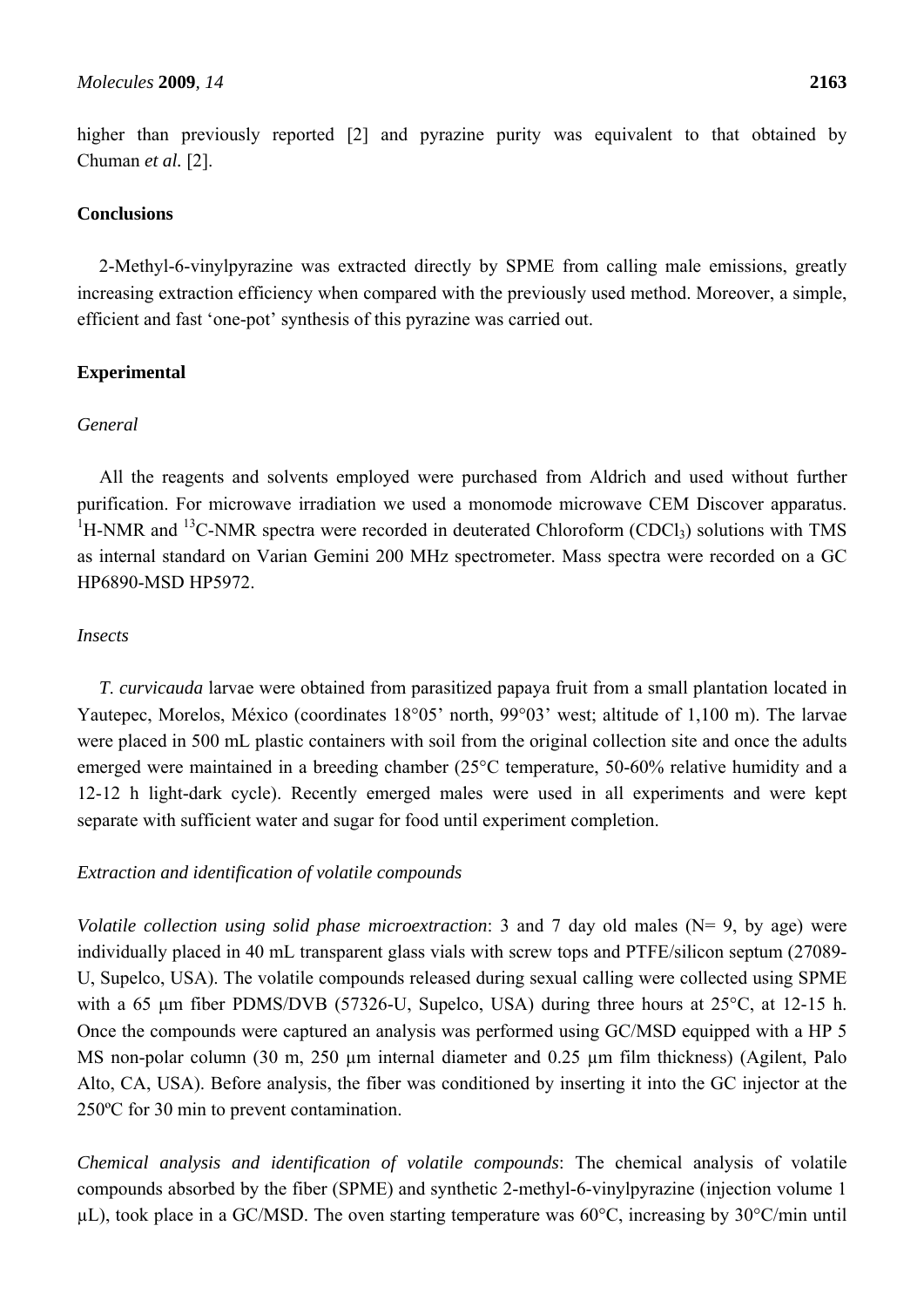reaching 200 °C, a temperature maintained for 2 min. Helium was used as a carrier gas at a constant flow of 1 mL/min. The injection temperature was 250 °C and the auxiliary temperature was 280 °C. The injector worked in splitless mode during 0.30 min. The MSD used electronic ionization (70 EV), in SCAN mode and with a 35 to 550 UMA, provided by a spectral library (Wiley175, NIST). Compounds were identified considering retention times, retention index, mass spectral evaluation and comparing with the spectral library.

*2-Methyl-6-vinylpyrazine synthesis*: A suspension of 2,6-dimethylpyrazine (0.32 g, 3 mmol), dimethylamine hydrochloride (0.24 g, 3 mmol), paraformaldehyde (0.105 g, 1.16 mmol), and water (2 mL) was placed in a 10 mL glass microwave reaction vessel containing a stir bar. The reaction vessel was sealed with a cap and then placed into the microwave cavity. The microwave unit was programmed to heat the reaction mixture at 100 ºC with 100 Watts power for 2 h. After the reaction was completed and the vessel was cooled to below 50 °C using a flow of compressed air, water (5 mL) was added and the crude material was extracted with ether (10 mL x 5), and the organic phase was dried with magnesium sulfate. The resulting material was filtered and concentrated in a rotavapor, producing 280 mg of reaction crude, which was then purified by column chromatography using ether as solvent, to afford 0.14 g (38% yield) as a colorless oil. <sup>1</sup>H-NMR (200 MHz, CDCl<sub>3</sub>)  $\delta$  2.56 (s, 3H), 5.60 (dd, *J* = 1.2 and 11.0 Hz, 1H), 6.33 (dd, *J* = 1.2 and 17.4 Hz, 1H), 6.79 (dd, *J* = 17.4 and 11 Hz, 1H), 8.30 (s, 1H), 8.40 (s, 1H); 13C-NMR (50 MHz, CDCl3) δ 21.7, 120.5, 133.7, 139.7, 141.3, 150.0, 153.3. The synthesized standard (1 μg/mL) was analyzed with chromatographic-spectrometric analysis. The mass spectral data were (m/z): 39 (21%), 52 (48%), 54 (18%) 94 (13%), 119 (33%), 120 (100%) (Figure 3).

**Figure 3.** Mass spectrum of 2-methyl-6-vinylpyrazine.

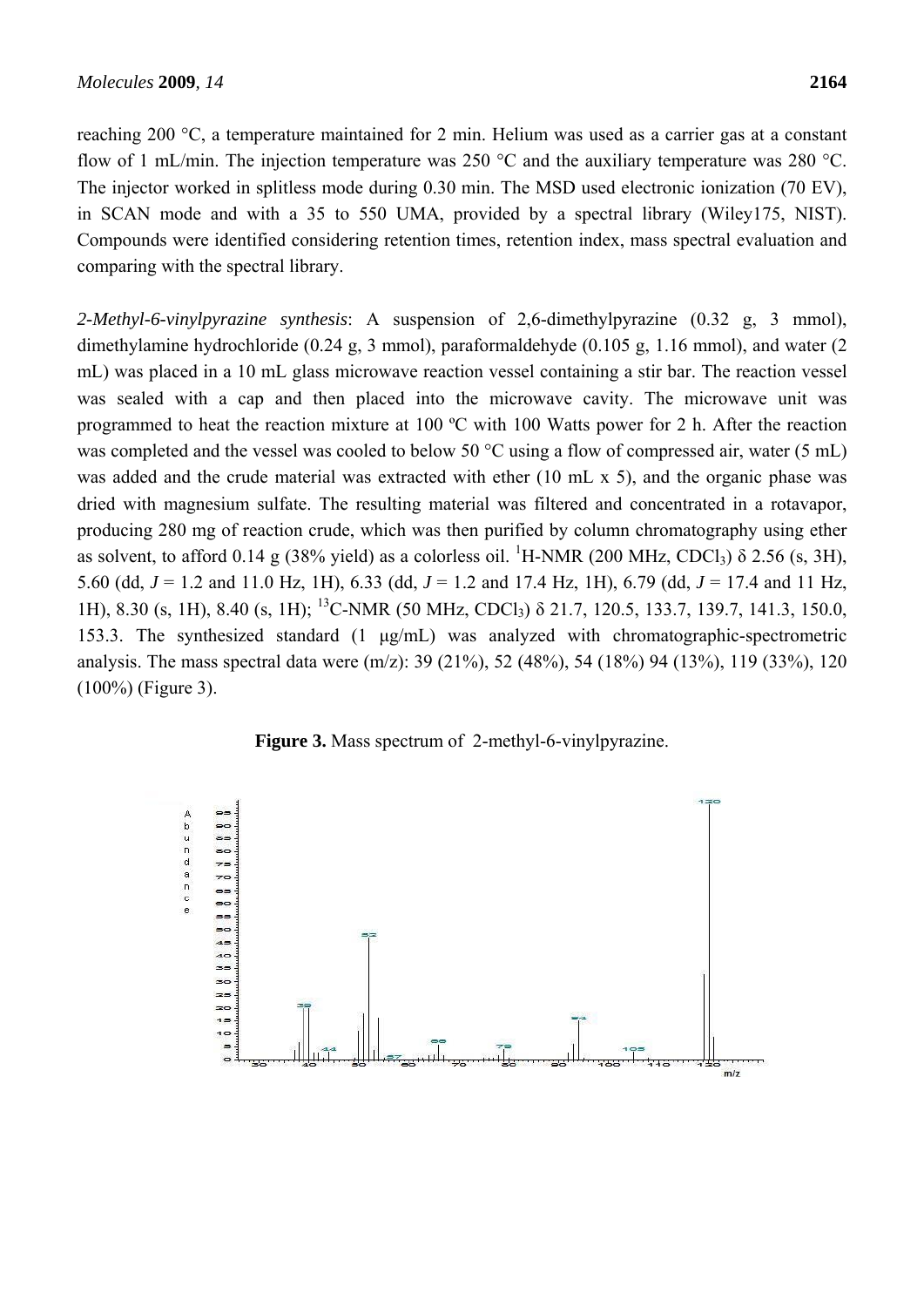#### *Quantitative Analysis*

In order to compare the extraction method used in this experiment with the one previously reported [2] a calibration curve was drawn using the reference standard at the following concentrations: 187, 375, 1126, 1500 and 3500 ng.

Applying the equation:

$$
Y = a + bx
$$
; parameters,  $a = 7.45667e + 006$ ,  $b = 2.0026e + 007$ .

### **Acknowledgements**

R. Arzuffi and N. Robledo are COFAA and EDI, IPN fellows. N. Robledo thanks COTEPABE-IPN for a scholarship. We are grateful to the CONACYT for financial support (Project No. 48356-Q).

## **References and Notes**

- 1. Landolt, P.J. *Chemical Ecology of the Papaya Fruit flies*. *Fruit flies. Biology and Management.* Aluja, M.; Liedo, P., Eds.; Springer Verlag Inc.: New York, NY, USA, 1993; pp. 207-210.
- 2. Chuman, T.; Landolt, P.J.; Heath, R.R.; Tumilson, J.H. Isolation, identification and synthesis of male-produced sex pheromone of papaya fruit fly, *Toxotrypana curvicauda* Gerstaecker (Diptera: Tephritidae). *J. Chem. Ecol.* **1987**, *13*, 1979-1992.
- 3. Fan, W.; Xu, Y.; Zhang, Y. Characterization of pyrazines in some Chinese liquors and their approximate concentrations. *J. Agric. Food Chem*. **2007**, *55*, 9956-9962.
- 4. Sanz, C.; Ansorena, D.; Bello, J.; Cid, C. Optimizing headspace temperature and time sampling for identification of volatile compounds in Ground Roasted Arabica coffee. *J. Agric. Food Chem*. **2001**, *49*, 1364-1369.
- 5. Aaslyng, M.D.; Elmore, J.S.; Mottram, D.S. Comparison of the Aroma Characteristics of Acid-Hydrolyzed and Enzyme-Hydrolyzed Vegetable Proteins Produced from Soy. *J. Agric. Food Chem.* **1998**, *46*, 5225-5231.
- 6. Bredie, W.L.P.; Mottram, D.S.; Guy, R.C.E. Aroma Volatiles Generated during Extrusion Cooking of Maize Flour. *J. Agric. Food Chem.* **1998**, *46*, 1479-1487.
- 7. Bredie, W.L.P.; Mottram, D.S.; Guy, R.C.E. Effect of Temperature and pH on the Generation of Flavor Volatiles in Extrusion Cooking of Wheat Flour. *J. Agric. Food Chem*. **2002**, *50*, 1118- 1125.
- 8. Boulton, A.J.; McKillop, A.; Rowbottom, P.M. The Synthesis of (1,2-Dihydroxyethyl)pyrazines, and their Identification in Caramels. *J. Chem. Res. Syn.* **1989**, 59.
- 9. Yang, X.; Peppard, T. Solid- Phase Microextraction for Flavor Analysis. *J. Agric. Food Chem*. **1994**, *42*, 1925-1930.
- 10. Matloubi, M.F.; Rezanejade, B.G.; Ismaili, H. Microwave-Assisted One-Pot Synthesis of Symmetrical 4H- Pyran-4-ones*. J. Braz. Chem. Soc.* **2007**, *18*, 1024-1027.
- 11. Hayes, B. L*. Microwave Synthesis. Chemistry at the Speed of Light.* CEM Publishing: Mattehews, NC, USA, 2002; pp. 11-26.